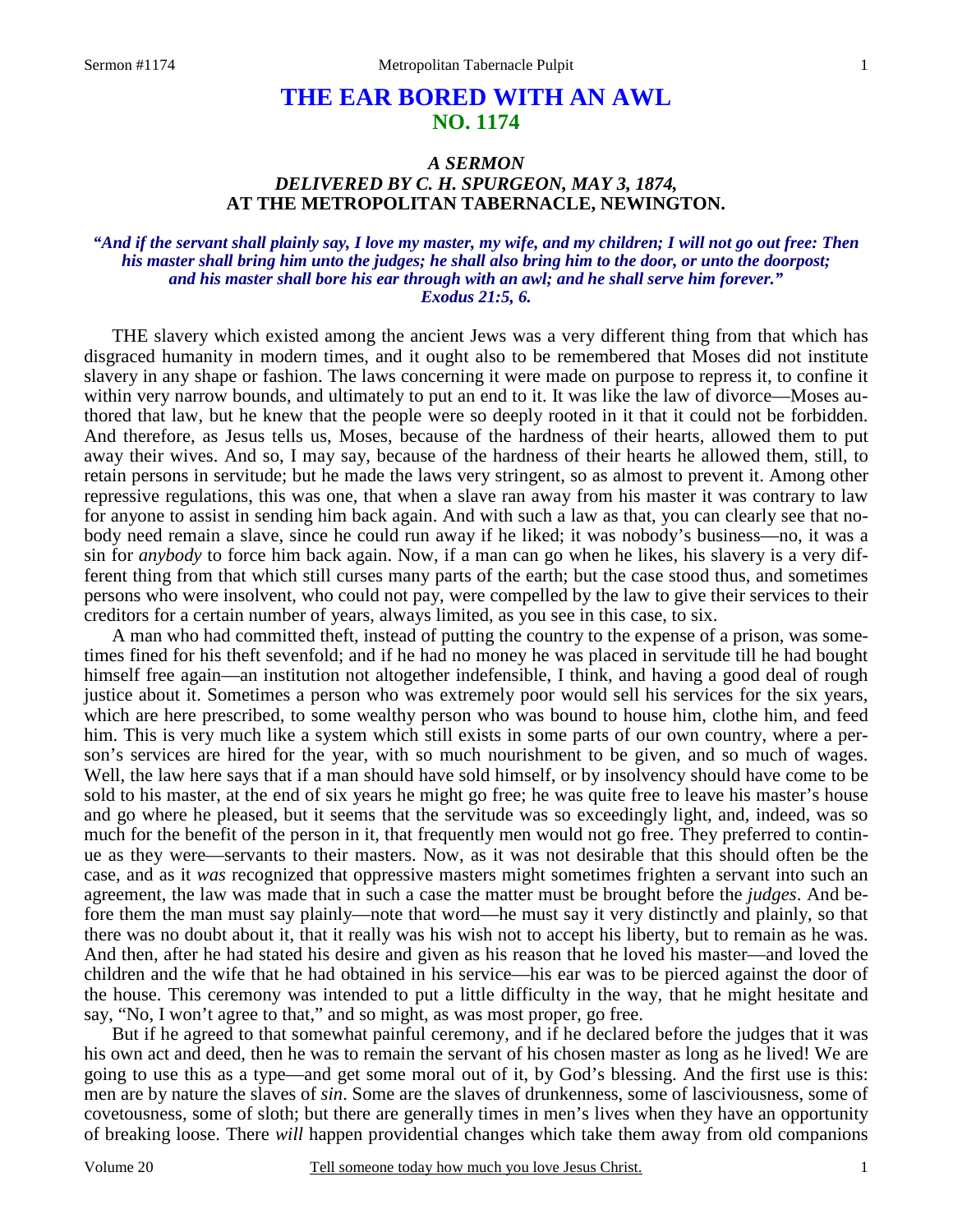and so give them a little hope of liberty, or there will come times of sickness which take them away from temptation, and give them opportunities for thought. Above all, seasons will occur when conscience is set to work by the faithful preaching of the Word of God, and when the man pulls himself up and questions his spirit thus—"Which shall it be? I have been a servant of the devil, but here is an opportunity of getting free. Shall I give up this sin? Shall I pray God to give me divine grace to break right away and become a new man—or shall I not?" Such a time may happen to some sinner here! I pray you, dear friend, do not slight it, because these times may not often come, and coming but being willfully refused, they may never return to you! If you are resolved to be the slave of your passions, then your passions will, indeed, enslave you; if you are content to be a slave of the cup, you shall find that the cup will hold you by its fascinations as fast as captive in fetters of brass; if you are willing to be the slave of unbelief and of the pleasures of the flesh, you will find that they will fasten you as with bands of steel, and hold you down forever! There are times when men might get free; their prison door is, for the moment, on the latch. "You almost persuade me to be a Christian," cries Agrippa; Felix trembles and resolves to hear more of this matter. Many others in the same condition have been all but free—but they have deliberately preferred to remain as they were, and the result has been that *sin* has bored their ear, and from that day forward they have seldom been troubled by conscience!

They have sinned with impunity. The descending scale to hell has grown more and more rapid, and they have glided down it with ever-increasing pace. Have I not seen some such, for whom I hoped better things? The evil spirit went out of them and left them for a while—and oh, if divine grace had come and occupied the house, that evil spirit would never have returned! But they beckoned back that evil spirit, and he came with seven other devils more wicked than himself—and the last end of these once hopeful persons has become worse than the first! Slave of sin, will you be free? Your six years are up tonight! Will you be free? The Spirit of God will help you to break every chain! The Redeemer will snap your fetters! Are you ready for liberty? Or does your heart deliberately choose to abide under the bondage of Satan? If so, take heed; that awl of habit may bore your ear, and then you will be beyond all hope of reformation; you will be the victim of yourself, the slave of your sins, the idolater of your own belly, the abject menial of your own passions! "He that would be free must break the chain himself," is the old saying. But I will improve it—"he that would be free must cry to Christ to break the chain." But if he would not have it broken and hugs his bonds, then on his own head will be his blood! Christian, the lesson to you is this: since the servants of Satan love their master so well, how well ought you to love yours? And since they will cling to his service, even when it brings misery into their homes, disease into their bodies, aches into their heads, redness into their eyes, and poverty into their purses, oh, can you ever think of leaving your good and blessed Master, whose yoke is easy, and whose burden is light? If they follow Satan into hell, surely you may well say—

# *"Through floods and flames, if Jesus leads,*

#### *I'll follow where He goes."*

They are the willing servants of Satan! Be you, with more than equal ardor, the willing servants of Christ!

Our text reads us a second lesson, namely, this. In the  $40<sup>th</sup>$  Psalm, in the  $6<sup>th</sup>$  verse, you will find the expression used by our Lord, or by David in prophecy personifying our Lord, "My ear have You opened," or, "My ear have You dug." Jesus Christ is here, in all probability, speaking of Himself as being forever, for our sakes, the willing servant of God. Let us just dwell on that a moment. Ages ago, long before the things which are seen had begun to exist, Jesus had entered into covenant with His Father that He would become the servant of servants for our sakes. All through the long ages He never started back from that compact; though the Savior knew the price of pardon was His *blood*, His pity never withdrew, for His ear had been pierced. He had become, for our sakes, the lifelong servant of God; He loved His spouse, the church; He loved His dear sons, His children whom He foresaw when He looked through the future ages—and He would not go out free. Our insolvency had made us slaves, and Christ became a servant in our place! When He came to Bethlehem's manger, then it was that His ear was pierced, indeed, for Paul quotes as a parallel expression—"A body have You prepared Me." He was bound to God's service when He was found in fashion as a man, for then He "became obedient unto death, even the death of the cross." When he came to the waters of baptism at Jordan and said, "Thus it becomes us to fulfill all righteousness," then did He, as it were, go before the judges and say plainly that He loved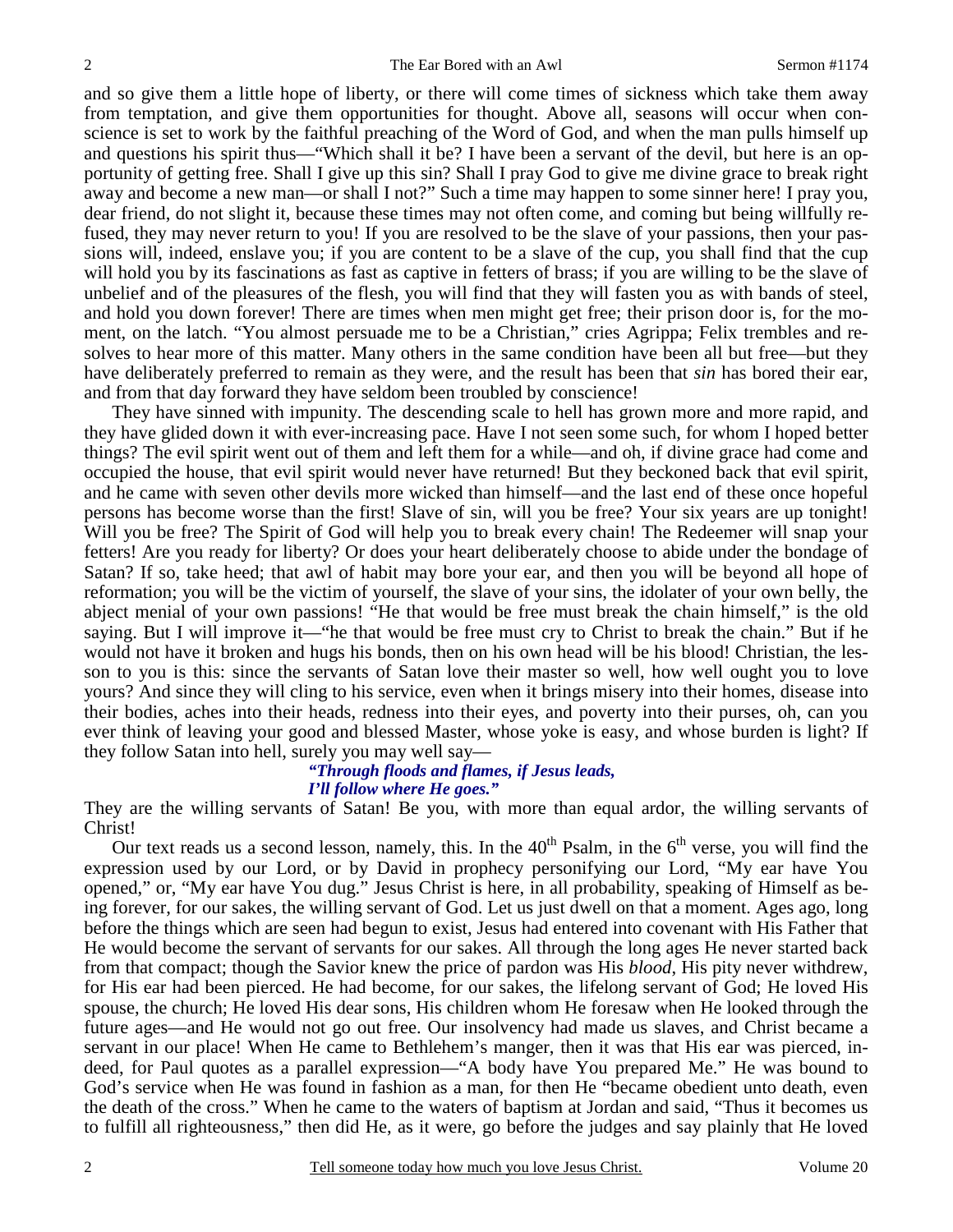the Master, whom He was bound to serve, loved His spouse, the church, and loved her little ones, and would, for their sakes, be a servant forever!

When He stood foot to foot with Satan in the wilderness, the arch-fiend offered to Him all the kingdoms of this world—and why did He not accept them? Because He preferred a cross to a crown, for His ear was bored! Afterwards the people, in the height of His popularity, offered Him a crown, but He hid Himself from them. And why did He hide? Because He came to suffer, not to reign; His ear was bored for redemption's work, and He was straitened until He had accomplished it! In the garden, when the bloody sweat fell from His face and He said, "If it is possible, let this cup pass from Me," why did He not put away that cup? If it had pleased Him, He might have applied for 12 legions of angels, and they would have come to the rescue. Why did He not summon that celestial bodyguard? Was it not because He had wholly surrendered Himself to the service of our salvation? Before His judges He might have saved Himself. Why didn't He? One word when He was before Pilate would have broken the spell of prophecy, but why, like a sheep before her shearers, was He dumb? Why did He give His back to the smiters, and His cheeks to those that plucked off His hair? Why did He condescend to die and actually, upon the cross, pour out His heart's blood? It was all because He had undertaken for us, and He would go through with it! His ear was bored—He could not, and He would not leave His dearly beloved church—

> *"Yes, said His love, for her I'll go Through all the depths of pain and woe! And on the cross will even dare The bitter pangs of death to bear."*

He would not accept deliverance though He might have done so! "He saved others, Himself He could not save."

Now, hear it, you believers! If Jesus would not go free from His blessed undertaking, will you ever desire to go free from the service of His love? Since He pushed onwards till He said, "It is finished," will not His love, by God's Holy Spirit, inspire you to push forward till you can say, "I have finished my course, I have kept the faith"? Can you go back when Jesus goes before you? Can you think of retreating? Can desertion or apostasy be regarded by you with any other feelings than those of abhorrence when you see your Master nailed to the gallows of Calvary, to bleed to death, and then to lie in the cold grave for your sakes? Will you not say, "Let my ear be bored to His service, just as His ear was dug for me"?

Let these observations stand as the preface for our sermon, for my discourse, though I will try to make it brief, deals with ourselves in an earnest fashion. Brothers and sisters in Christ, I think I speak for all of you who love Jesus, when I say—we are willing to undertake, tonight, perpetual service for Christ. To lead you all to renew your dedication, I shall speak upon *our choice of perpetual service and our reasons for making that choice.* And then I shall call you up, *and try to pierce your ears* with some one of certain sharp awls which I have here ready for the purpose!

**I.** First, let us speak upon our CHOICE OF PERPETUAL SERVICE. The first thing is *we have the power to go free if we will*. This is a very memorable night to me. Pardon my speaking of myself, I cannot help it. It is exactly 24 years this night that I put on the Lord Jesus Christ publicly in baptism, [May 3, 1850] avowing myself to be His servant; and now, at this present time, I have served Him four times six years, and I think He says to me, "You may go free if you will." In effect He says the same to every one of you, "You may go free if you will. I will not hold you in unwilling servitude!" There are plenty of places you can go—there is the world, the flesh, and the devil; for a master you may have either of these three if you choose. Jesus will not hold you against your will. Do you desire to go free, brothers and sisters, free from the yoke of Jesus? I can only speak for myself—and you may say, "Amen," for yourselves if you wish, but nothing more. "Blessed be His name," I never wish to be free from His dear yoke! Rather would I say—

*"Oh, to grace how great a debtor, Daily I'm constrained to be! Let that grace, Lord, like a fetter, Bind my willing heart to Thee."* 

 I will speak of Him as I find—I wish to serve Him not another 24 years, but four and twenty *million* years! Yes, and forever and forever, for His yoke is easy, and His burden is light. It is said of the He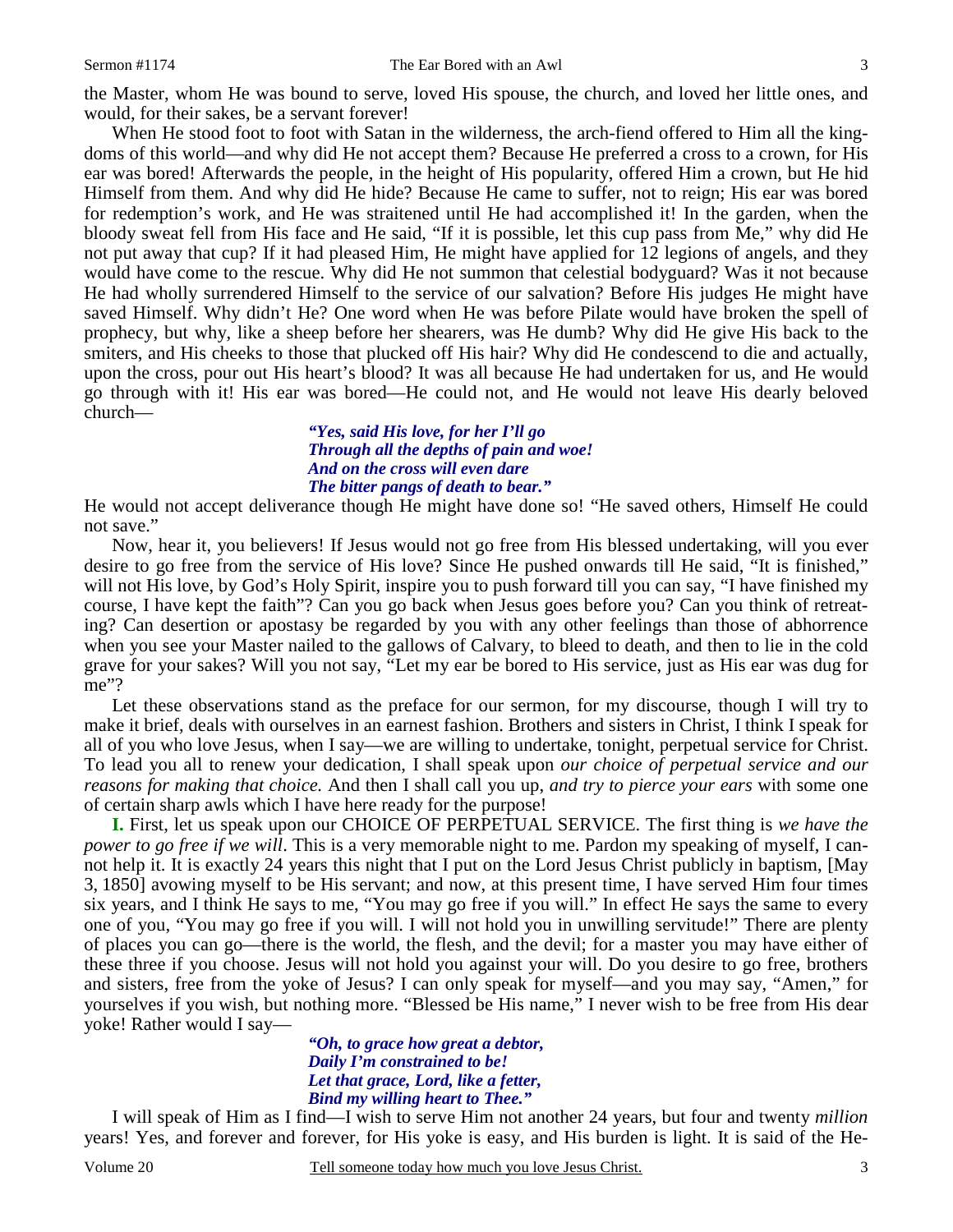brews, "If they had been mindful of the country from which they came out, they had opportunity to return." And so have we! But will we return to the land of destruction? Will we go back unto perdition? Will we renounce our Lord? No, by God's grace it cannot be! We are bound for the land of Canaan, and to Canaan we will go! Wandering hearts we have, but divine grace still holds them fast, and our prayer is—

> *"Prone to wander, Lord, we feel it, Prone to leave the God we love. Here's our heart, Lord, take and seal it, Seal it from Your courts above."*

Well, then, since we might go free if we would, but wish not to do so, we are willing to declare before the judges—that is, before the public here assembled tonight, who shall be our judges—that though quite able to go free, (we say it plainly and without stammering), *we have not the remotest wish to do so!* If the service of Christ has been a fetter, Lord, put on double fetters! If Your service has been a bond, Lord, tie us up, hand and foot, for, to us, bondage to You is the only perfect liberty! Yes, if it must be so, we will say it here—

> *"'Tis done! The great transaction's done! I am my Lord's, and He is mine! He drew me, and I followed on, Charmed to obey the voice divine."*

And we will add the words—

4

*"High heaven that heard the solemn vow, That voice renewed shall daily hear, Till in life's last hour we bow, And bless in death a bond so dear!"* 

We are willing to say it publicly and plainly, and *we are willing to take the consequences, too*. Are we? That is the question! If we mean to be Christ's servants forever, we must expect to have special troubles such as the world knows nothing of. The boring of our ear is a special pain, but both ears are ready for the awl! The Lord's service involves peculiar trials, for He has told us, "Every branch that bears fruit He purges it." Are we willing to take the purging? What son is there whom his father chastens not? Are we willing to take the chastening? Yes, we would deliberately say, "Whatever it is, we will bear it, so long as the Lord will keep us, and help us to remain faithful." We dare not run away from His service! Would not, could not—and nothing can drive us to abscond from His house or His work, for exulting in persevering grace, we venture to say, "Who shall separate us from the love of God which is in Christ Jesus our Lord?" We will bear the boring of the ear! Perhaps it will come in the shape of more reproach from men; some of us have had a very fair share of that, and have been tolerably well abused up till now, but none of these things move us! Will there be crueler mocking between here and heaven? No doubt there will! Then let them come and welcome! My solemn personal declaration at this hour is—

> *"If on my face for Your dear name Shame and reproach shall be, I'll hail reproach and welcome shame, For You'll remember me."*

 Do you not say the same, beloved? Will you not serve Christ without any conditions, at all hazards? Will you not follow Him through the mire, and through the slough, and up the bleak side of the hill, and along the crest of the field where the battle rages most fiercely? Yes, that we will, if but divine grace is given; if the Holy Spirit will abide in us! Do you not desire to follow the Lamb where ever He goes? Do you shrink from the supreme sacrifice? Do you not long to abide faithful though all should forsake the truth? Yes, we desire perpetual servitude to Christ, and to bear whatever that involves. I speak the heart of every lover of Christ when I say we do not want to serve Christ a *little—*we wish to serve Him much—and the more He will give us to do, the better we shall love Him! Yes, and the more He will give us to bear for His dear sake, if He will give us corresponding grace, the more will we rejoice! That is a great life which is greatly useful, or greatly suffering, or greatly laborious for Jesus Christ the Savior! Do you not feel in your inmost souls that instead of wishing to be set free, you wish to plunge deeper into this blessed bondage—to bear in your body the marks of the Lord Jesus—and to be His branded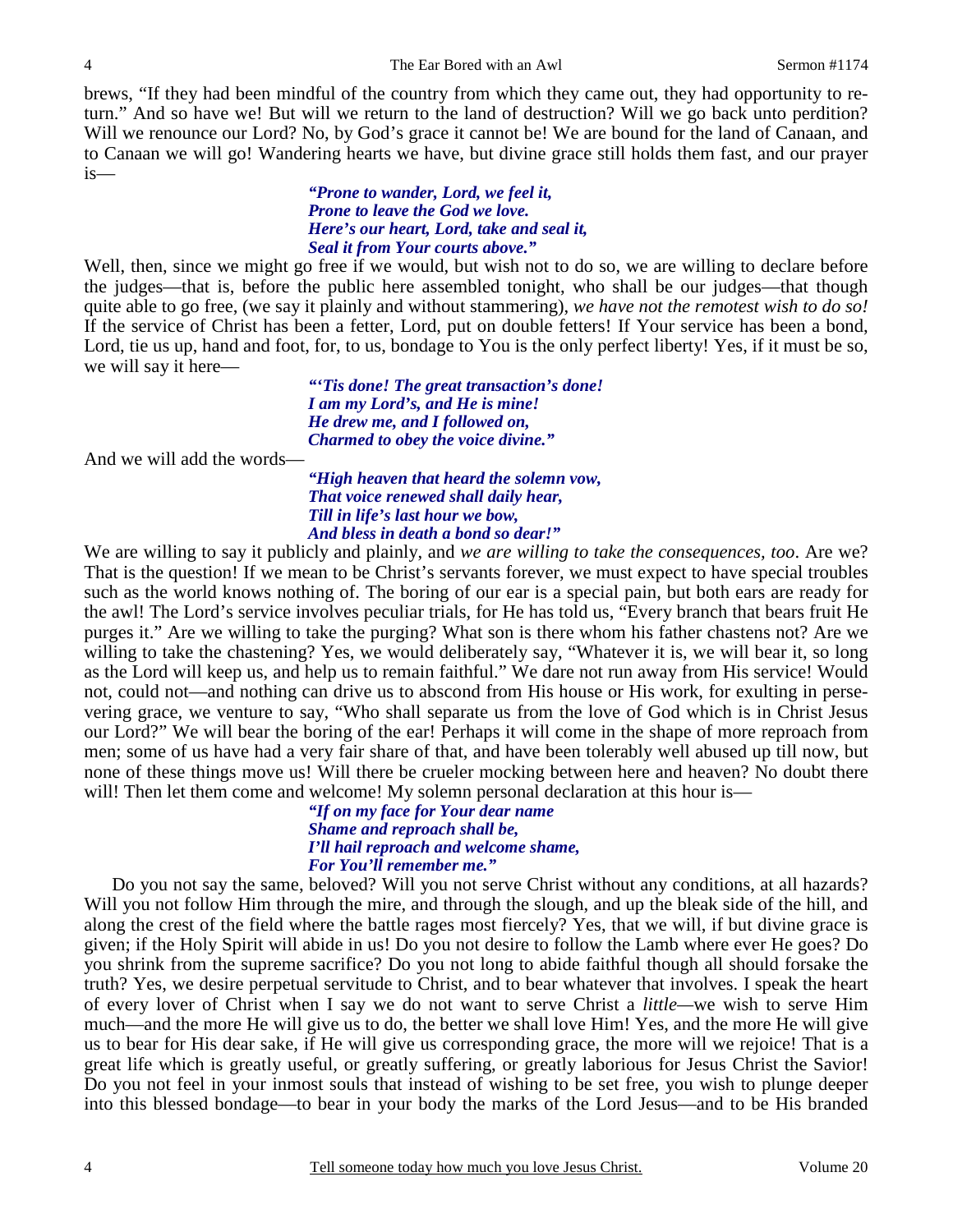slaves forever? Is not this the perfect freedom you desire? So, then, there is the first point—our choice of perpetual service!

**II.** Now, secondly, OUR REASONS FOR IT. A man ought to have a reason for so weighty a decision as this! We have served our Master, now, for 24 years, and do not want to change, but should like to live with Him, and die with Him, and live forever with Him! We speak boldly on a very weighty business. What reasons can we give for such decided language? Well, first, we can give some reasons connected with Him. The servant in our text who would not accept his liberty, said, "I love my master." Can we say that? I cannot feel content with merely saying it. It is true, true, true! But if I were to begin to talk of how I love Him, or how I *ought* to love Him, I would break down altogether tonight. Even now I choke with emotion; I can feel love in my heart, but my heart is too full for expression. Oh, what a blessed Master He is! *Not* love Him? My whole nature heaves with affection for Him! Who can help but love Him? Look at His wounds, and you must love Him if you have been redeemed; look at the great gash which reached His heart, where flowed the water and the blood to be, for your sin, the double cure! Could you fail to love Him? I mean Jesus Christ who died for you, and bought you, not with silver and gold, but with His own pangs, and griefs, and bloody sweat, and death! Leave Him?

O Savior, let us not be such devils as to leave You, for worse than demons should we be if we could apostatize from such a sweet Master as You are! We love our Master, for He has bought us, and saved us from the miseries of hell! And we love Him because there never was such a Master, so good, so tender, so royal, so inconceivably lovely, and so altogether glorious! Our Lord is perfection, itself, and the whole universe cannot produce His equal! We cannot now praise the stars, for we have seen the sun; we could not take up with the mean things of earth, for the Lord of heaven has looked upon us, and one glance of His eyes has enamored us of Him forever and forever. Want to leave the service of Jesus? By no means! No such wish crosses our soul! Beloved, I am sure you have no desire to change Masters, have you? Are you not abundantly well-pleased with His treatment of you? When a servant comes up from the country to take a situation in town, if he goes back to the village, his old friends come round him, and they say, "Well, John, how did you find the service? Did your master treat you well? Was the work very hard? Were you well-fed, and well-clothed?" Now, Christian people, I am not going to talk *for* you, but you shall talk for yourselves to your friends and kinsfolk—answer for yourselves their various questions. If you can find any fault with Jesus, tell them of it! Say whether He has ever treated you badly, and if He has, report it to the entire world; do not allow any to be led into a bad service if you have found it to be such.

As for me, there was never a worse servant, but never servant had a better Master than I have! He has borne with my ill manners, and treated me like one of His own family! I have been, at times, a dead weight to His household, but He has never given me a rough word' "My cup runs over. Surely goodness and mercy shall follow me all the days of my life." Tonight I must, even though I may be thought egotistical, speak of His loving-kindness towards me. Twenty-four years ago I was a lad in jackets, and I walked into the open river on a cold May day to be baptized into the name of Jesus as timid and timorous a youth as you well might see! But when I rose from that water, the fear of man was gone from my mind! For the first time, that night I prayed at the prayer meeting, and this tongue has never since ceased to talk of His dear love—

#### *"Before since by faith I saw the stream His flowing wounds supply, Redeeming love has been my theme, And shall be till I die."*

Now see what my Lord has done for me! If anyone had said to me, "Twenty-four years from this time you will preach to a vast crowd, and will have spiritual children whose number cannot be told," I never could have believed it! It would have seemed impossible that such a thing could be! Yet so it is! His right hand has done wonderful things for me, and my heart reverently extols Him! Glory be unto His name forever and forevermore! Leave my Master? Grant, O glorious Lord that no such base and loathsome thought may even alight upon my breast! No, dear Master, I am Yours forever! Let me kiss Your feet again, and be forever bound to You by new cords of Your love!

 Well, my brothers and sisters, the Lord has treated you kindly, has He not? Come, speak for yourselves! You could rise and tell stories, in their own way, equally as remarkable as mine, and you could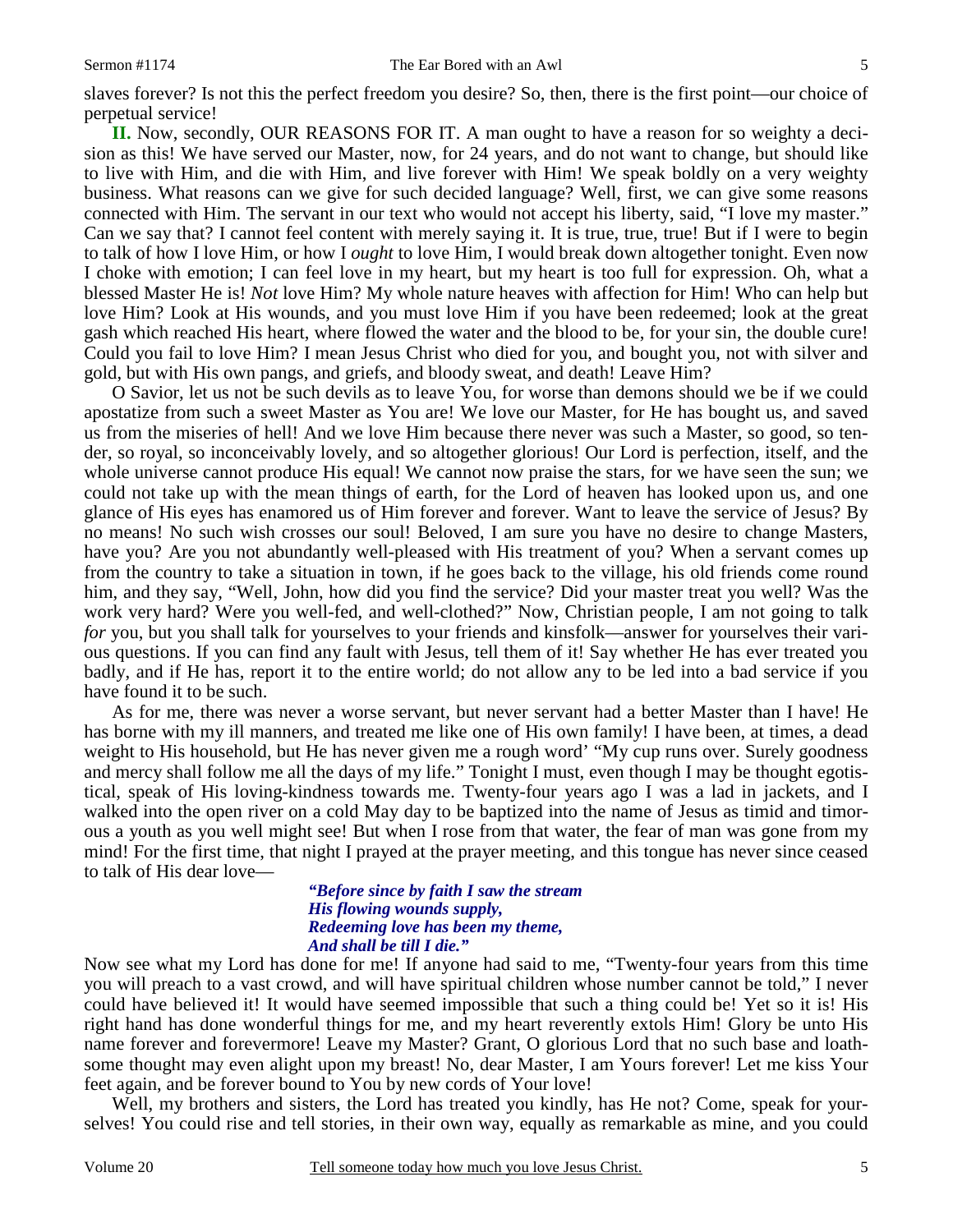wind up, each one, by saying, "I love my Master! I cannot help but love Him!" The servant in our text, who would not go free, plainly declared that he loved his wife, so that there are reasons connected not only with his master, but with those in his master's house, which detain each servant of Jesus in happy bondage! Beloved, some of us could not leave Jesus, not only because of what He is, but because of some who are very dear to us that are in His service. How could I leave my mother's God? How could I leave my father's God, my grandfather's God, and my great-grandfather's God? My brothers and sisters, how could I leave *your* God, to be separated from you, whom I have loved so long, so well? Husband, tender and affectionate, could you leave your wife's God? Wife, could you forsake the God of those dear babies in heaven? They are resting there on the breast of Jesus, and you hope to see them soon—do you not love Jesus for the sake of those who once nestled in your bosom? Yes, and it is not merely *earthly* relationship that binds us thus, but we love *all* the people of God because of our relationship in Christ! Truly we can say of His church, "Here my best friends, my kindred dwell." Some of the dearest associations we have ever formed commenced at the foot of the cross! Our best friends are those with whom we go up to the house of God in company; why, most of the friends that some of us have on earth we won through our being one in Jesus Christ! And we mean to stand fast for the grand old cause, and the old gospel, for the sake not only of Christ, but of His people—

#### *"Now, for my friends and brethren's sake, Peace be in you, I'll say And for the sake of God our Lord I'll seek your good always."*

"Because I love my wife and my children," says the man, "I cannot go out free." And so say we! Besides, let me add there are some of us who must keep to Christ because we have children in His family whom we could not leave—dear ones who first learned of Christ from us. Many in this place were first led to the Lord by our teaching, and by our prayers; we could not run away from them—their loving prayers hold us fast! In them the Lord has hold upon us by new ties! You do not find a woman leaves her husband, as a rule, when there are seven or eight little children at home; no and no man can leave Christ who has been spiritually fruitful—the seals of his ministry seal anew the indentures which bind him to his Lord! The successful pastor will be kept faithful; he must stand fast by the church, and by the church's head, when there are children begotten unto him by the power of the Holy Spirit through faith in the gospel of Jesus Christ! There are also reasons why we cannot forsake our Lord which arise out of ourselves. And the first is that reason which Peter felt to be so powerful. His Master said, "Will you, also, go away?" Peter answered by another question; he said, "Lord, to whom shall we go?" Ah, Christian, there is no way for you but to go straight on to heaven, for where would you go? Where else *could* you go? Some of us are so thoroughly identified with Jesus and His gospel that the world would have nothing to do with us if we were to ask its friendship; we are committed too much to our Master ever to reckon upon receiving love and friendship from His foes; we have given the world too many slaps in the face to be forgiven by it; we have crossed the Rubicon, and there remains nothing for us but victory or death!

Where could a poor wretch hide, who has been a well-known minister of the gospel, should he apostatize? Where could he dwell? Should he journey to the ends of the earth, some would remember his name and say, "When did you last apostatize?" In the remotest regions of the globe some would jeeringly say to him, "Have you fallen; have you gone aside?" Where could we go, then? We *must* cleave to Christ! It is of necessity we must! And *why* should we go? Come, brothers, can you find any reason why we should leave Jesus Christ? Can you come up with *one?* As my imaginative faculty is not strong enough, I will not attempt it. I can see a million reasons for *cleaving* to Him, but not an iota of a reason for leaving Him. And *when* should *any* who love Him leave Him, if we must leave Him? Leave Him while we are young? It is then that we need Him to be the guide of our youth! Leave Him when we are in middle life? Why, then it is we need Him to help us to bear our cross, lest we sink under our daily load! Leave Him in old age? Ah, no! It is then we require Him to cheer our declining hours! Leave Him in life? How could we live without Him? Leave Him in death? How could we die without Him? No, we must cling to Him; we must follow Him where ever He goes. These are a few of the reasons why we would be His servants forever.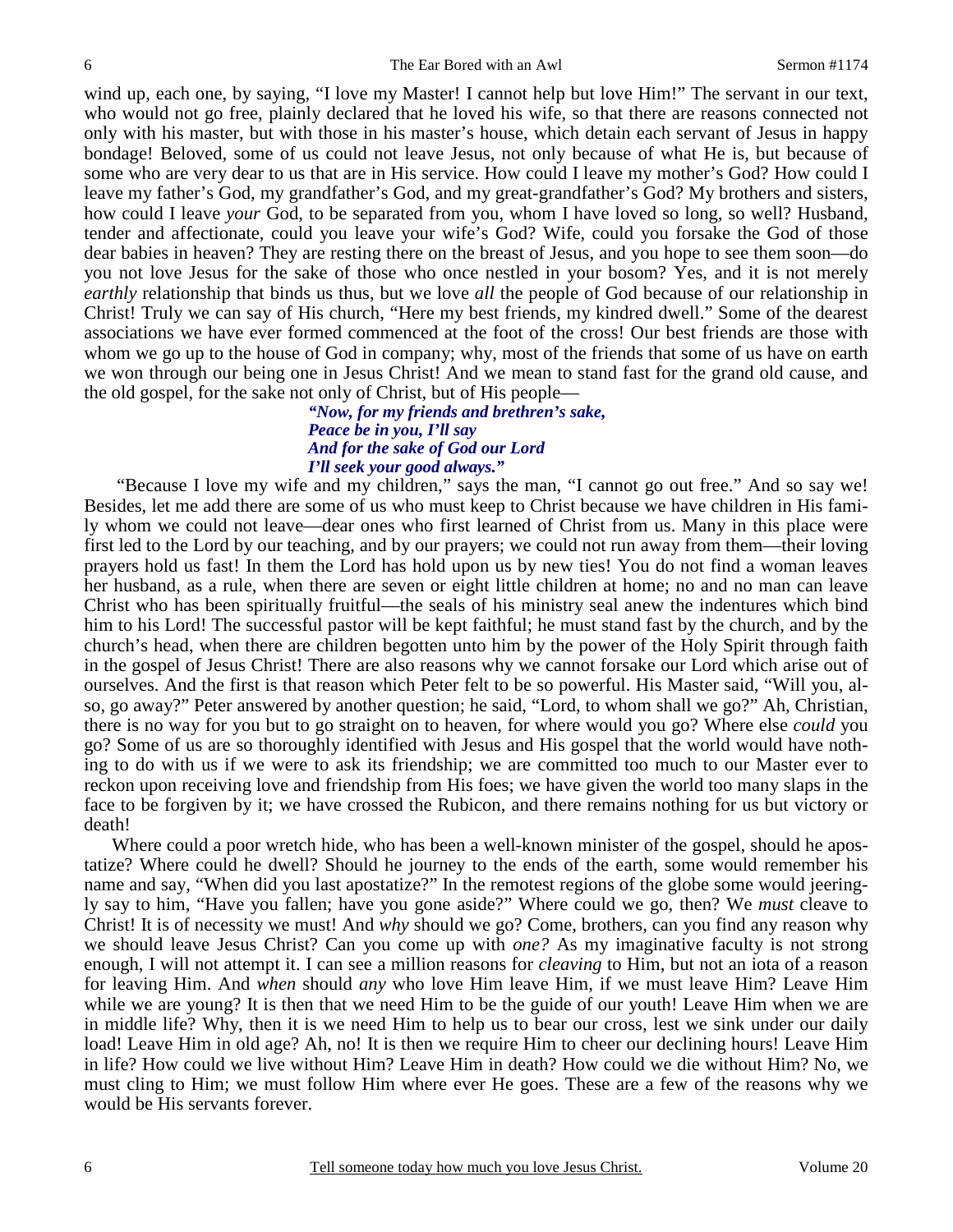**III.** In the last place, I want to bore your ear. Do you mean to be bound for life? Christians, do you really mean it? Come, sit down and count the cost, and if you mean it, come and welcome! There is the standard! The blood-red cross waves at the top of it; will you now, in cold blood, enlist for life? Every person who wishes to desert may go home; Christ wants no pressured Christians! Ho, you volunteers! Come here! We want you and none but you! The Lord desires no slaves to dishonor His camp. Cowards, you may go! Double-minded men, you may get to your tents! But what do you say, you true believers? Will you cleave to Him and His cause? Do you leap forward and say, "Never can we separate from Jesus! We give ourselves to Him for life, for death, for time, and for eternity; we are His altogether and forever!" Come, then, and have your ears bored!

And, first, let them be bored with the sharp awl of *the Savior's sufferings!* No story wrings a Christian's heart with such anguish as the griefs and woes of Christ. We preached, the other morning, upon the crown of thorns—(See #1168, Volume 20—THE CROWN OF THORNS—by the grace of God, for all 63 volumes of C. H. Spurgeon sermons in Modern English, and 574 Spanish translations, visit: www.spurgeongems.org) and it was our task to bring before you the different items of our Savior's griefs. Now, whenever you are hearing about Him, you ought to say within yourself, "Ah, He is piercing my ear; He is fastening me to His cross; He is marking me for Himself; I cannot forsake my bleeding Lord! His wounds attract me! I fly to Him afresh! When the world would draw me off from Jesus, I find a central force drawing me back to His dear heart; I must be Christ's; His suffering has won me; the bleeding Lamb enthralls me; I am His, by His grace, and His forever!" That is one way of marking the ear.

Next, let your ear be fastened by *the* truth *of God* so that you are determined to hear only the gospel. The gospel ought to monopolize the believer's ears. Some professors can hear any stuff in the entire world if it is prettily put, and so long as the man is a "clever" man (I think that is the word). When they hear a preacher of whom they can say, "He is very clever, very clever!" they appear perfectly satisfied whether the man's doctrine is good or bad. Now isn't this foolishness? What does it matter about a man's being clever? Satan is clever! And every great thief is clever! There is nothing in cleverness to gain the approval of a *spiritual* mind! I pray God to give every one of you an ear that will not hear false doctrine! I do not think we ought to blame a man who gets up and goes out of a place of worship when he hears the truth of God denied; I think we ought, rather, to commend him! There is a great deal of that soft, willow-pattern style of man about nowadays. Let a man talk loudly and prettily, and many hearers will believe anything he says. Dear brothers and sisters, we must have discernment, or we shall be found aiding and abetting error! "My sheep," says Christ, "hear My voice, and a stranger they will not follow, for they know not the voice of strangers." Now, if you mean to be Christ's forever, you must not allow that ear of yours to hear bad doctrine! You must take care that, knowing the truth of God, you hold to it, and renounce every false way! Do not make your ear a common sewer into which foul doctrine may be poured, in hope that afterwards Jesus Christ may make it clean again. "Take care what you hear" is one of the precepts of infinite wisdom—let it not fail to impress your souls.

Furthermore, if you really give yourself to Christ, you must have your ears opened to hear and obey the whispers of *the Spirit of God* so that you yield to His teaching, and to His teaching, only. I am afraid some Christians give their ears to an eminent preacher, and follow him whichever way he goes, very much to their own injury. The right thing is to yield to the Spirit of God. Which way the Scripture goes—that is the way for you to go! And though we, or an angel from heaven, preach to you any other gospel than what this sacred Book contains—though I trust we may not be accursed if we do it in ignorance—yet, certainly, you will be accursed if, knowing it to be wrong, you follow us in preference to following the Lord! Let your ears be open to the faintest monitions of the Holy Spirit! There would be an end to all the sects and divisions in the church if all Christians were willing to do what the Holy Spirit tells them. Alas, there are many people who do not want to know too much of the mind of God; what the Bible says is no great concern of theirs because, perhaps, that may not say quite the same thing as the prayer book—and they had rather not be disturbed in their minds. Perhaps the Bible may not confirm all the teachings of their sect, and therefore they leave it unread, for they had rather not be perplexed. Oh, brothers and sisters, let names, parties, prayer books, catechisms, and everything else go to the dogs sooner than one word of Jesus be neglected! Let us give ourselves up to the Spirit of God, and to the teaching of His own Word, for as Christ's servants, our ears have been pierced!